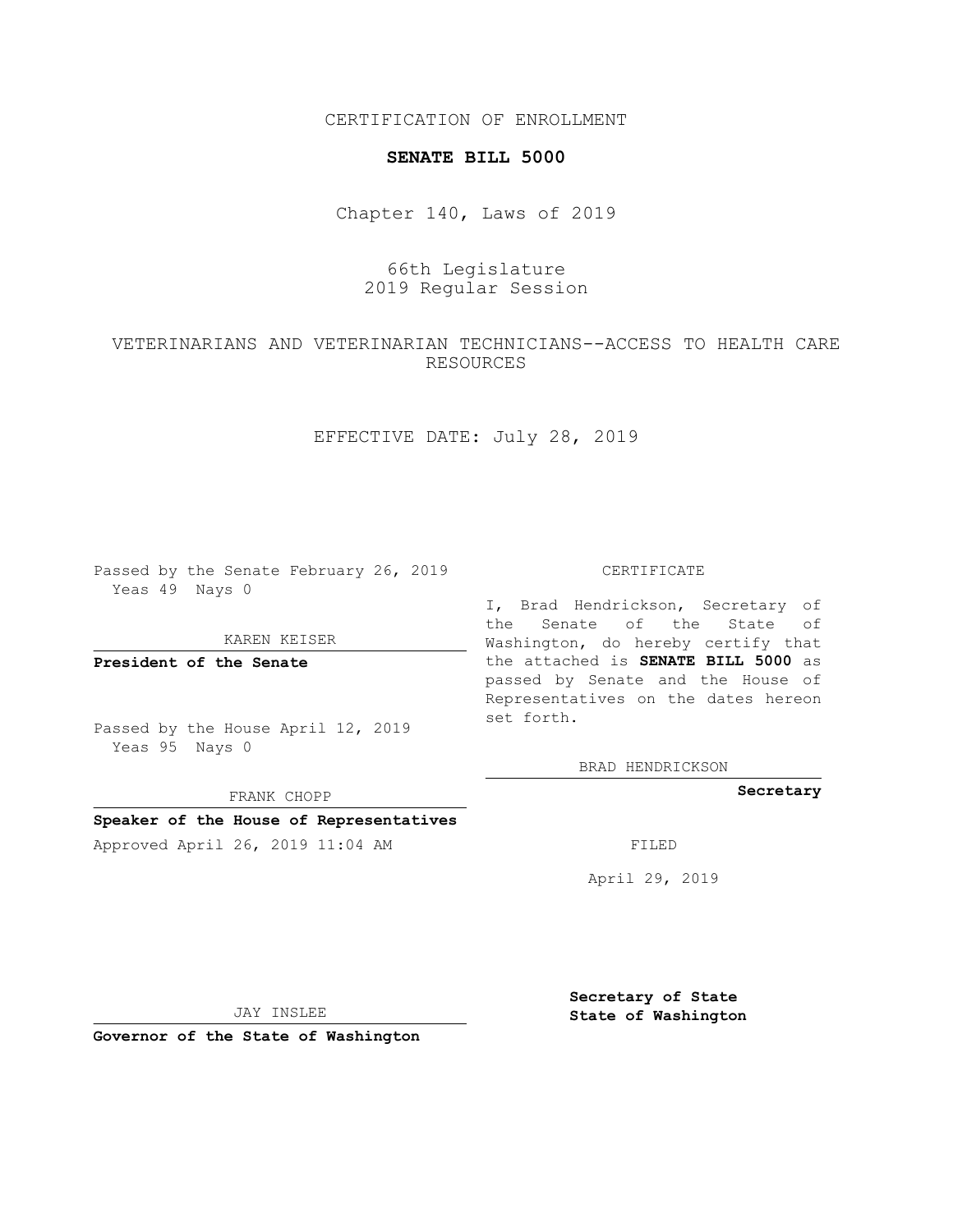### **SENATE BILL 5000**

Passed Legislature - 2019 Regular Session

**State of Washington 66th Legislature 2019 Regular Session**

**By** Senators Palumbo, Rivers, Cleveland, Conway, Saldaña, and Kuderer

Prefiled 12/03/18. Read first time 01/14/19. Referred to Committee on Health & Long Term Care.

1 AN ACT Relating to online access to health care resources for 2 veterinarians and veterinary technicians; and amending RCW 43.70.110.

3 BE IT ENACTED BY THE LEGISLATURE OF THE STATE OF WASHINGTON:

4 **Sec. 1.** RCW 43.70.110 and 2015 c 77 s 1 are each amended to read 5 as follows:

 (1) The secretary shall charge fees to the licensee for obtaining a license. Physicians regulated pursuant to chapter 18.71 RCW who reside and practice in Washington and obtain or renew a retired 9 active license are exempt from such fees. ((After June 30, 1995,)) Municipal corporations providing emergency medical care and transportation services pursuant to chapter 18.73 RCW shall be exempt 12 from such fees, provided that such other emergency services shall only be charged for their pro rata share of the cost of licensure and inspection, if appropriate. The secretary may waive the fees when, in the discretion of the secretary, the fees would not be in the best interest of public health and safety, or when the fees would be to 17 the financial disadvantage of the state.

 (2) Except as provided in subsection (3) of this section, fees charged shall be based on, but shall not exceed, the cost to the department for the licensure of the activity or class of activities 21 and may include costs of necessary inspection.